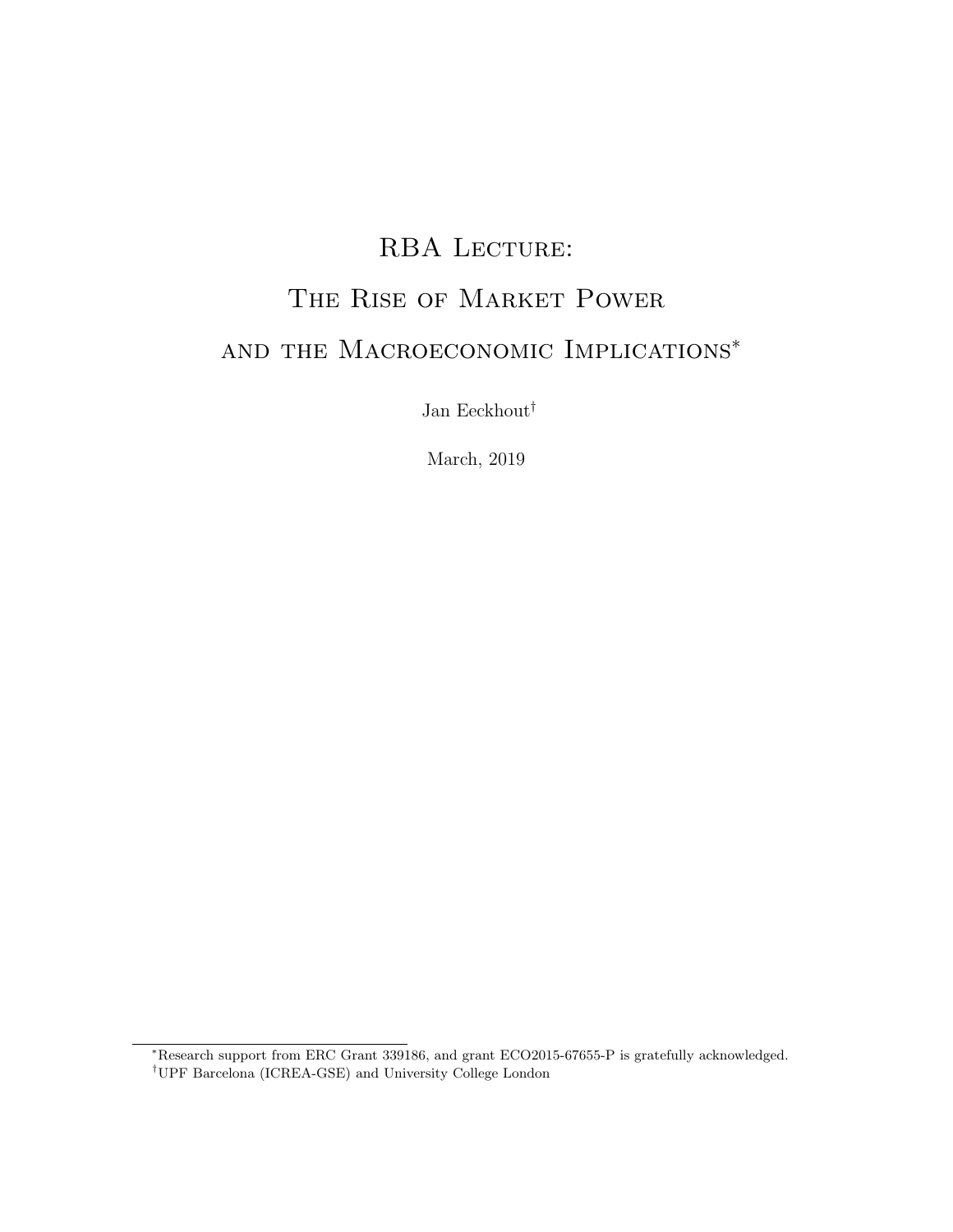In this lecture, I draw on research results from the papers De Loecker, Eeckhout, and Unger (2018), De Loecker and Eeckhout (2017), De Loecker and Eeckhout (2018a), De Loecker and Eeckhout (2018b), and De Loecker, Eeckhout, and Mongey (2018). First, I will document what we find regarding the facts about the rise of market power. Then I will discuss the causes and consequences for the labor market and the macroeconomy in general.

### 1 Facts about Market Power

Based on the analysis of markups for all publicly traded firms in the United States (De Loecker, Eeckhout, and Unger (2018)), we find the following facts.

1. Markup heterogeneity. There is a distribution of markups in the economy, and since 1980, this distribution has become more unequal. Median markups have remained constant and some of the lower percentiles have slightly decreased. The main finding is that the upper percentiles, especially P90, have increased enormously (Figure 8.a., De Loecker, Eeckhout, and Unger (2018)). This indicates that market power has been extremely beneficial for some firms, and not for most firms. The top percentiles drive the average markup, which has seen a 40 points increase, from 1.21 in 1980 to 1.61 in 2016 (Figure 1, De Loecker, Eeckhout, and Unger (2018)).

2. The technology matters. To calculate the markups, we need to estimate the production technology. The output elasticity of the variable input has remained fairly constant, but the expenditure on fixed overhead costs (as measured in the firms' income statement by SG&A, Sales, General and Administrative Expenses) has increased. It was on average 15% of total cost in 1980 and reaches an average of 22% in 2016. Moreover, those firms with higher markups tend to have higher expenditure on fixed costs, as can be seen from the regression table (Table 3, De Loecker, Eeckhout, and Unger (2018)). In addition, there is some evidence that the returns to scale are slightly increasing.

3. The magnitude of the increase in markups depends crucially on several factors. First, the increase in average markups where weighting is done with inputs is only about half of the average markup where weighting is done with sales. Because in addition to the increase in the markup itself, there is reallocation of market share from low markup to high markup firms,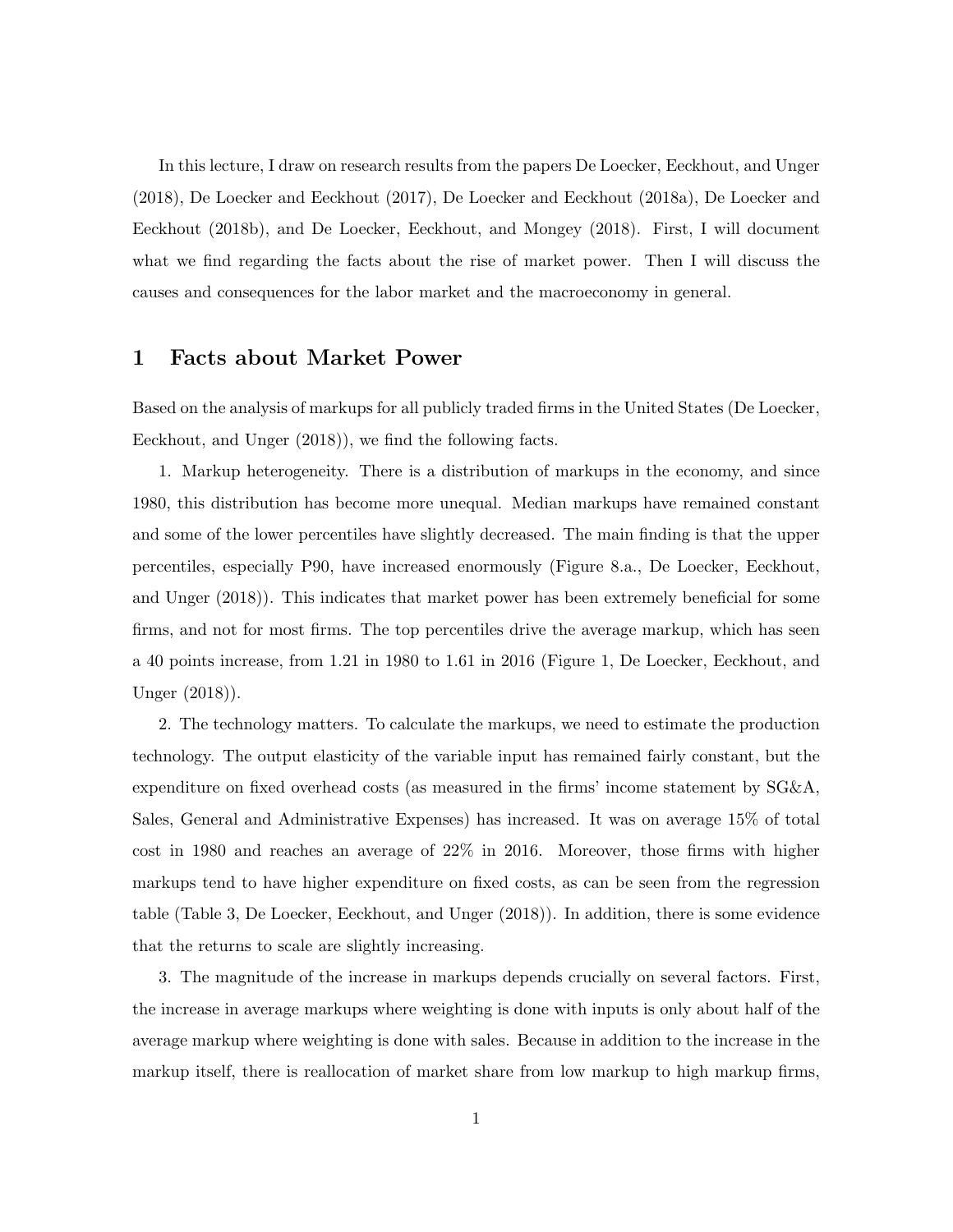input weights are lower for high markup firms than output weights. This confirms that the rise of market power is the result of a decrease in the competitiveness of the firms. Second, using industry averages to calculate markups as done by Hall (2018) shows a much slower increase in markups. This is due to the absence of aggregation of the micro level observations and the fact that most of the rise in market power occurs within industry (see Figure 3 De Loecker and Eeckhout (2018b)). Third, even though the rise in the profit rate is substantially smaller than the rise in markups – about 7-8 percentage points (Figure 14.a. De Loecker, Eeckhout, and Unger (2018)), there is a tight relation between the profit rate for a firm  $i \pi_i$  and the markup  $\mu_i$ :

$$
\pi_i = \frac{P_i Q_i - C(Q_i)}{P_i Q_i} = 1 - \frac{1}{\mu_i} \frac{AC_i}{MC_i}
$$
\n(1)

where  $P_i$  is the output price,  $Q_i$  is the quantity produced,  $C(Q)$  is the cost of production,  $\mu_i = \frac{P_i}{M}$  $\frac{P_i}{MC_i}$  is the markup,  $AC_i = \frac{C(Q_i)}{Q_i}$  $\frac{(Q_i)}{Q_i}$  is the average cost and  $MC_i$  is the marginal cost. Now there is potential for a lot of confusion between the magnitude of the markup increase (by 40 points, from 1.21 to 1.61) and that of the increase in the profit rate (by 7 percentage points from  $1\%$  to  $8\%$ ). And if – as several authors have done – we plug in the average markup for 2016 in equation (1) above, and we assume that the ratio of average cost over marginal cost remains unchanged, then the implied profit rate is of the order of 40-50%. Such a profit rate is not only unrealistically high: 40% of sales means approximately 80% of GDP economy wide since GDP is about half of gross output, the sum of all sales. In addition, this implied profit rate does not match the rate of profits that we observe in the data, hovering around 8% in 2016. However, we can reconcile this discrepancy, if we account for two facts: 1. that the economies of scale have changed, as we pointed out above; 2. that using averages does not properly aggregate firm level observations in the light of Jensen's inequality, in particular given dispersion in markups and sales has increased substantially. Once we properly account for fixed costs (economies of scale) and aggregation (instead of using averages), we show in Figure 4, in De Loecker and Eeckhout (2018b) that the profit rate implied by our markup measure is consistent with the profit rate in the data.

4. Finally, we decompose the change in markups in the portion that is due to changes in markups themselves, and the change in the market share that goes to high markup firms. We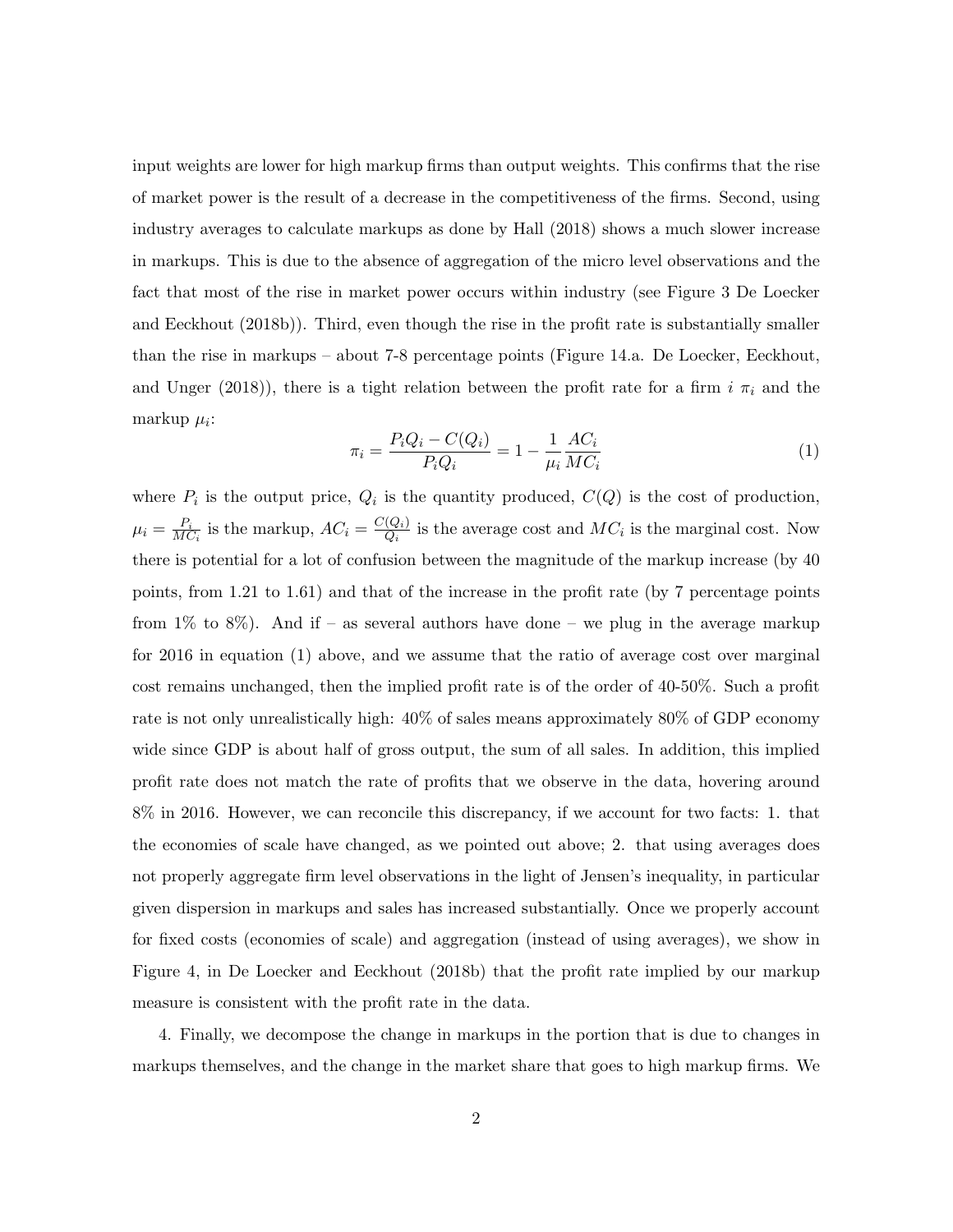find that about two thirds of the increase in markups is due to an increase in the market share going to firms with high markups (see Figure 10, De Loecker, Eeckhout, and Unger (2018). This is consistent with the fact that weighting matters (sales weights make the high markup firms more dominant), and the fact that the rise in markups can be explained by a model of market power a la Cournot where higher markup firms also generate higher market shares of sales.

The rise of market power is not exclusive to the United States. We use data on some 70,000 publicly traded firms in 134 countries between 1980 and 2016. We calculate the markup for each of those firms in every year, and then construct the sales weighted average markup as we did for the United States. We find a strikingly similar pattern of increasing average markups, with a steep increase in the 1980s and 1990s, some leveling off in the 2000s and then again an increase after the great recession (see Figure 1, De Loecker and Eeckhout (2018a)). This pattern appears in Europe, North America, Asia and Oceania (Figure 3, De Loecker and Eeckhout (2018a)). In the emerging economies in South America and Africa where we have fewer data, the pattern different with typically higher markups throughout the period and no increase. The are of course differences across countries, but the overall pattern is remarkably similar. For example for Australia, there is an increase of the markup of around 1 in 1980 to nearly 1.6 in 2016. The increase occurs somewhat later in the sample period in the late 1990s.

#### 2 Causes

In De Loecker, Eeckhout, and Mongey (2018) we construct a general equilibrium model with a large number of sectors and with Cournot competition within each sector. In addition, firms have stochastic productivity realizations, and as a result, there is heterogeneity amongst firms. Firms all face a fixed operating cost, and there is free entry. The market structure is determined by the number of potential entrants  $M$ , based on which the actual number of entrants is determined once the fixed cost is taken into account.

Within this framework, we estimate the model to match four moments from the data: the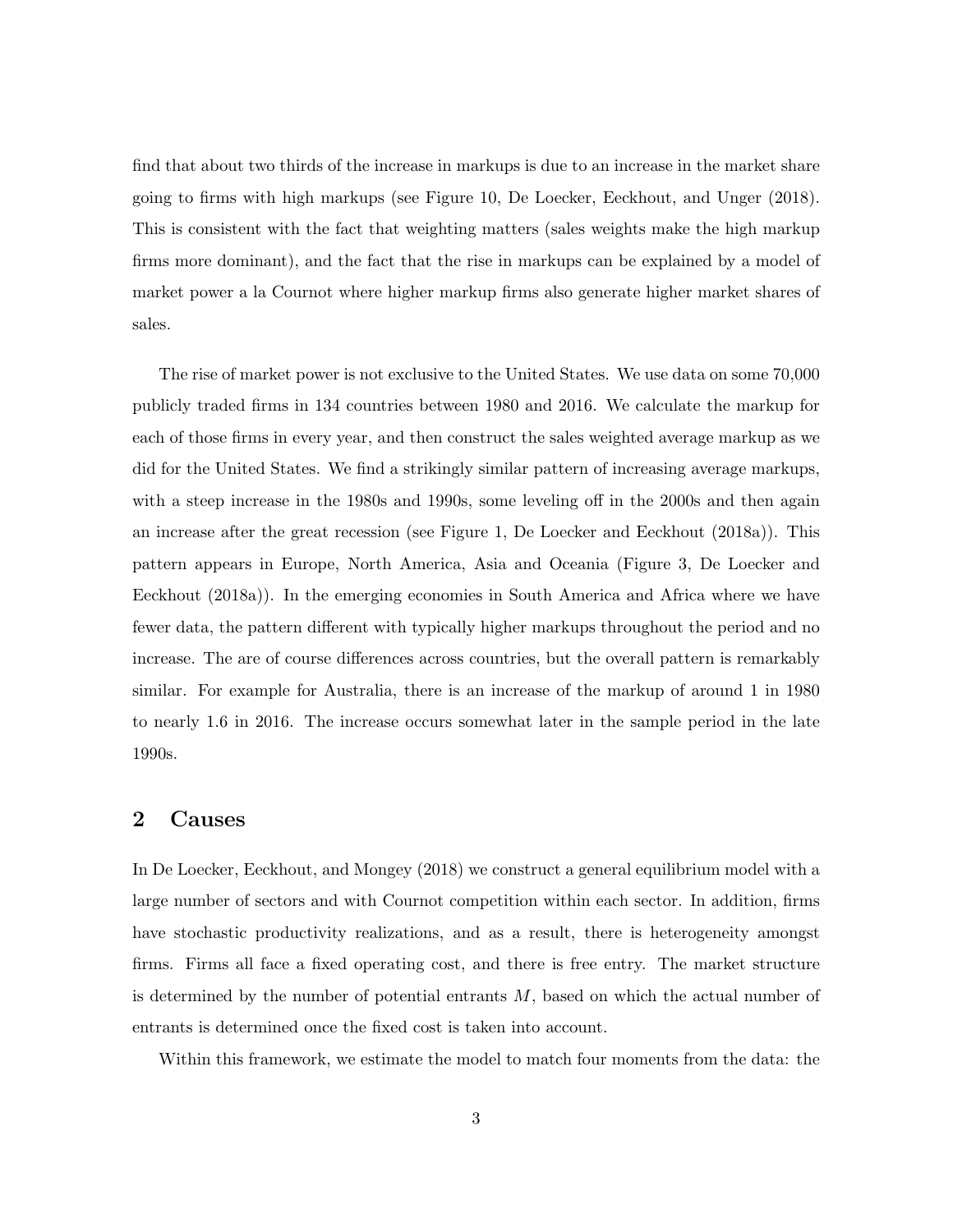average markup, the profit rate, the fraction of job destruction by exiting firms, and the labor reallocation rate. The parameters that we estimate are the number of potential entrants  $(M)$ and captures the market structure, as well as the variance of the productivity shocks  $(\sigma)$  and the fixed cost  $(\phi)$ , both of which capture the technology. We estimate the model for 1980 and for 2016, and the change in the estimated market structure as well as the technology informs us about what drives the change in market power.

Note that a change in the market structure by means of an increase in the number of potential entrants generates more competition as more firms have the potential to enter. This affects the distribution of markups and profits, and as a result, also the number of entrants. Our comparative statics results show that a larger number of potential entrants increases the mean and higher percentiles of the markup distribution.

An increase in the variance of the distribution of productivity shocks leads to higher markups, but it lowers entry as more firms now have both extremely high productivity and extremely low productivity. This leads to more firms having lower (negative) profits.

#### 3 Consequences

We evaluate the effect of rise of market power on the labor market outcomes. We focus on the labor share, the level of wages, labor force participation and labor reallocation (or business dynamism).

1. Labor Share. The decline in the labor share has extensively been documented in the literature (see amongst many others Karabarbounis and Neiman (2014), Gollin (2002), Karabarbounis and Neiman (2014), Autor, Dorn, Katz, Patterson, and Van Reenen (2017) and Kehrig and Vincent (2017)). When market power increases, the decline in the labor share is an immediate and natural consequence. To see that, consider the firm's first order condition that solves the cost minimization decision. That is the condition that we also use to construct markups:

$$
\mu_i = \theta^L \frac{P Q_i}{w L_i} \quad \Rightarrow \quad \frac{w L_i}{S_i} = \frac{\theta^L}{\mu_i}.
$$
\n<sup>(2)</sup>

This expression for the markup can be written as the cost share of labor  $(wL_i)$  out of total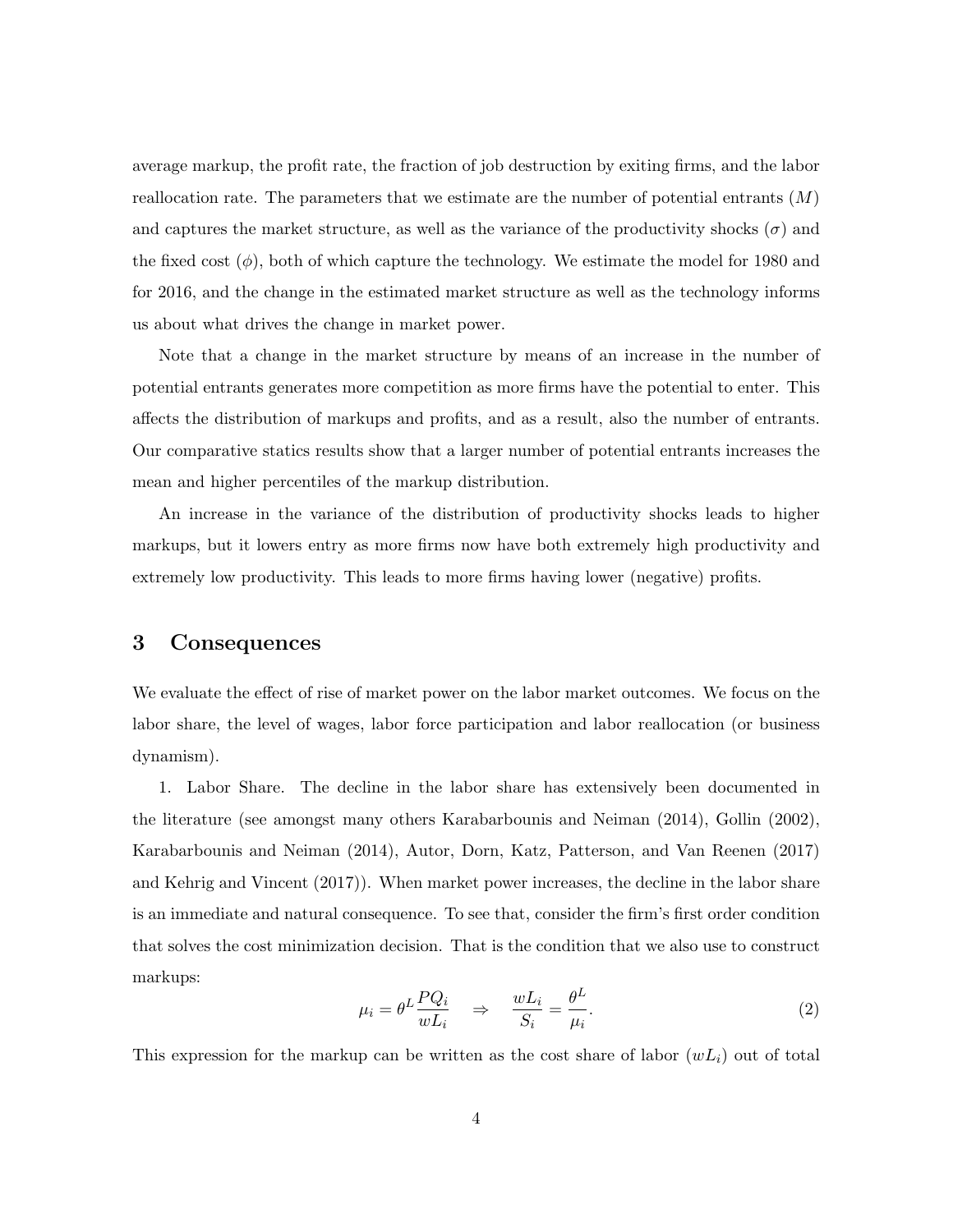Sales  $(S_i)$ . It is immediate from equation (2) that for a given output elasticity, as the firm's markup increases, the labor share of that firm will fall. Aggregated over all firms therefore, with an increase in the aggregate markup, we expect a decrease in the aggregate labor share. This is indeed what we see in Figure 7, De Loecker and Eeckhout (2017). Not surprisingly, the negative relation between markups and the labor share holds also at the firm level, as we can see from the regression of labor share at the firm level on the firm's markup (Table 4, De Loecker, Eeckhout, and Unger (2018)). This provides direct evidence that markups play a role in the decline in the labor share.

2. Wages. The labor share in a firm is calculated as the product of unit wages (say annual wages) and the amount of labor hired. Abstracting from the role of heterogeneity in skills and the choice of hours worked, we can thus think of the labor share as the unit cost of labor (the wage) times the number of employees as a share of total sales (or value added). At the level the aggregate economy, that is the wage level times the labor force participation. The median wage in the economy has in real terms been constant, at around \$830 per week (from CPS). But since GDP has grown, wages as a share of total output have declined by about 40%. Of course, the wage level is not just the median wage, but we use the median wage rather than the average wage to capture the wages of production labor rather than overhead labor. Quantitatively estimating a general equilibrium model with endogenous wages, in De Loecker, Eeckhout, and Mongey (2018) we find that the rise of market power has a strong equilibrium effect on wages, with a substantial decrease of between 10-15%. This is similar to the decline in average wages excluding the top percentiles.

The key insight here is that market power depresses the demand for labor: firms set higher prices and therefore they produce less output, for which they need less labor. For the labor market to be in equilibrium, the economy moves along the upward sloping labor supply curve until a new, lower wage is obtained. This is illustrated in the following Figure.

3. Labor Force Participation. As is immediate from the Figure, the other side of the same coin is that in conjunction with the drop in wages, there is a drop in labor force participation. Since the mid 1990s, labor force participation has declined by about 10% (see Figure 11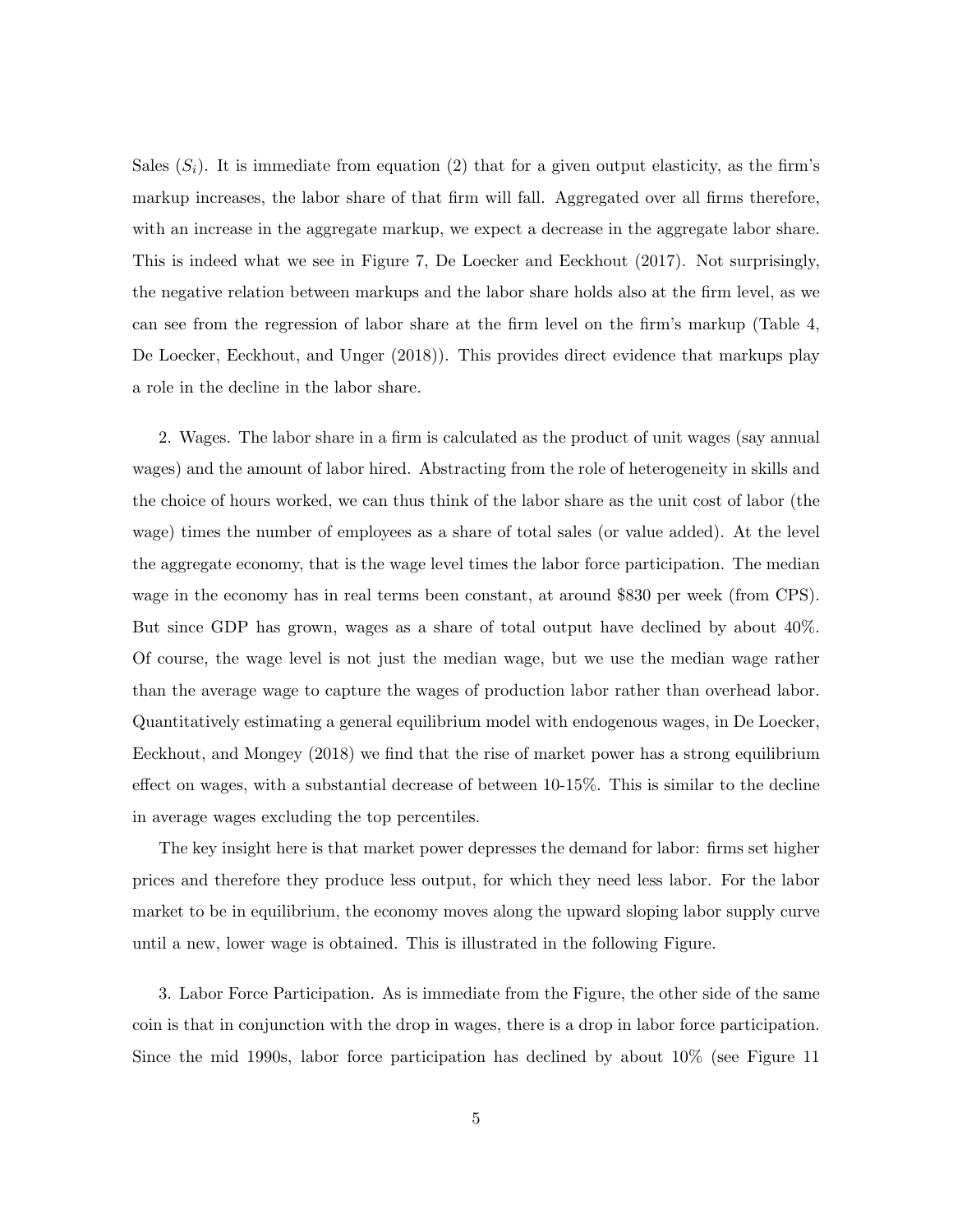

De Loecker and Eeckhout (2017)). This is striking because since the second world war there has been an enormous inflow of women in the labor force. Female labor force participation rose from just over 30% to over 60%. But despite the enormous progress, now even women are dropping out of the labor market. The negative impact of stagnating wages (falling wages as a share of GDP) on labor force participation is so large that it has offsets the growing trend in female labor force participation.

4. Labor Reallocation (Business Dynamism). One of the implications of the rise of market power is that typically, passthrough declines. In response to productivity shocks, firms with market power pass on less of the productivity gains in prices to the customer. There is ample evidence that passthrough as measured from exchange rate fluctuations is around 50% in the United States (see for example ?). Now if firms change their prices less in the light of changes in productivity and pass on less of the gains to the consumer, that means that they also adjust quantities of production less. By the law of demand, if prices don't change much, nor do quantities. Therefore incomplete passthrough of cost to prices also implies incomplete passthrough of cost to quantities produced. This then leads to firms adjusting their inputs less frequently, including the amount of labor. This has implications for labor market dynamism. In Figure 1, De Loecker, Eeckhout, and Mongey (2018) we document the decline in labor market dynamism, which has declined by about 50%, and this is the case for both large and small firms and is not driven by a composition effect.

When we quantify the effect the rise of market power in a model with productivity shocks,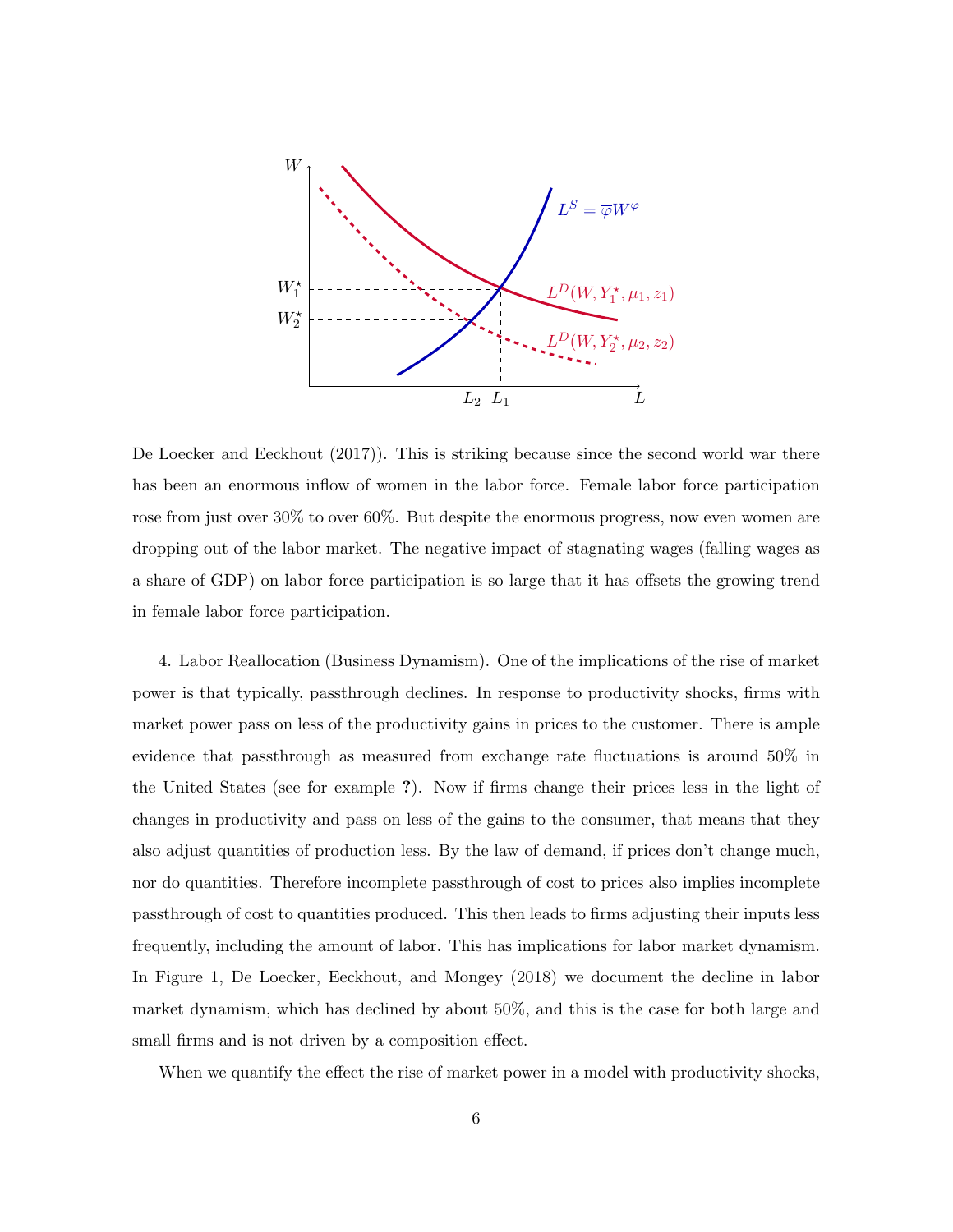we find that the effect on labor market dynamism is consistent what we observe in the data. It is generated by a decline in competitiveness of markets.

5. Migration. Once labor market dynamism declines, it is only a small step to explain the decline in migration rates. New job opportunities in different cities or states comprise a substantial fraction of the reasons for inter-city migration. Therefore, if firms adjust the labor force less frequently and workers thus switch jobs at a lower rate, there will be a decrease also in the fraction of families that migrate to different cities. This is consistent with the sharp decline in migration rates that we see in the data. From Figure 13.b De Loecker and Eeckhout (2017) it is evident that migrations rates have halved, from around 3 percent per year to 1.5 percent.

6. Inflation and interest rates. Finally, market power also has important implications for monetary policy. While it may seem puzzling that rising markups does not translate in higher inflation, this is the result of the Central Banks adjusting the money supply to target a 2% inflation rate. With technological progress and absent money, prices could actually fall. If we only consumed computers, inflation reflecting the quality adjusted price of computers would drop exponentially. But the money supply adjusts to ensure that there is always  $2\%$ inflation. With market power, the amount of money needed to achieve this inflation target is lower than under competitive markets. Therefore the inflation outcome is the same  $(2\%)$ , but the amount of money circulating is larger under competition than under market power.

More challenging is the effect of market power on the interest rate. The rise of market power leads to an increase in the supply of capital (profit rates increase from close to zero to at least 6% of GDP) and at the same time to a decrease in the demand for capital (due to a reduction in output, less capital is used). The increase in supply and the decline in demand leads to a lower price for capital, a falling interest rate.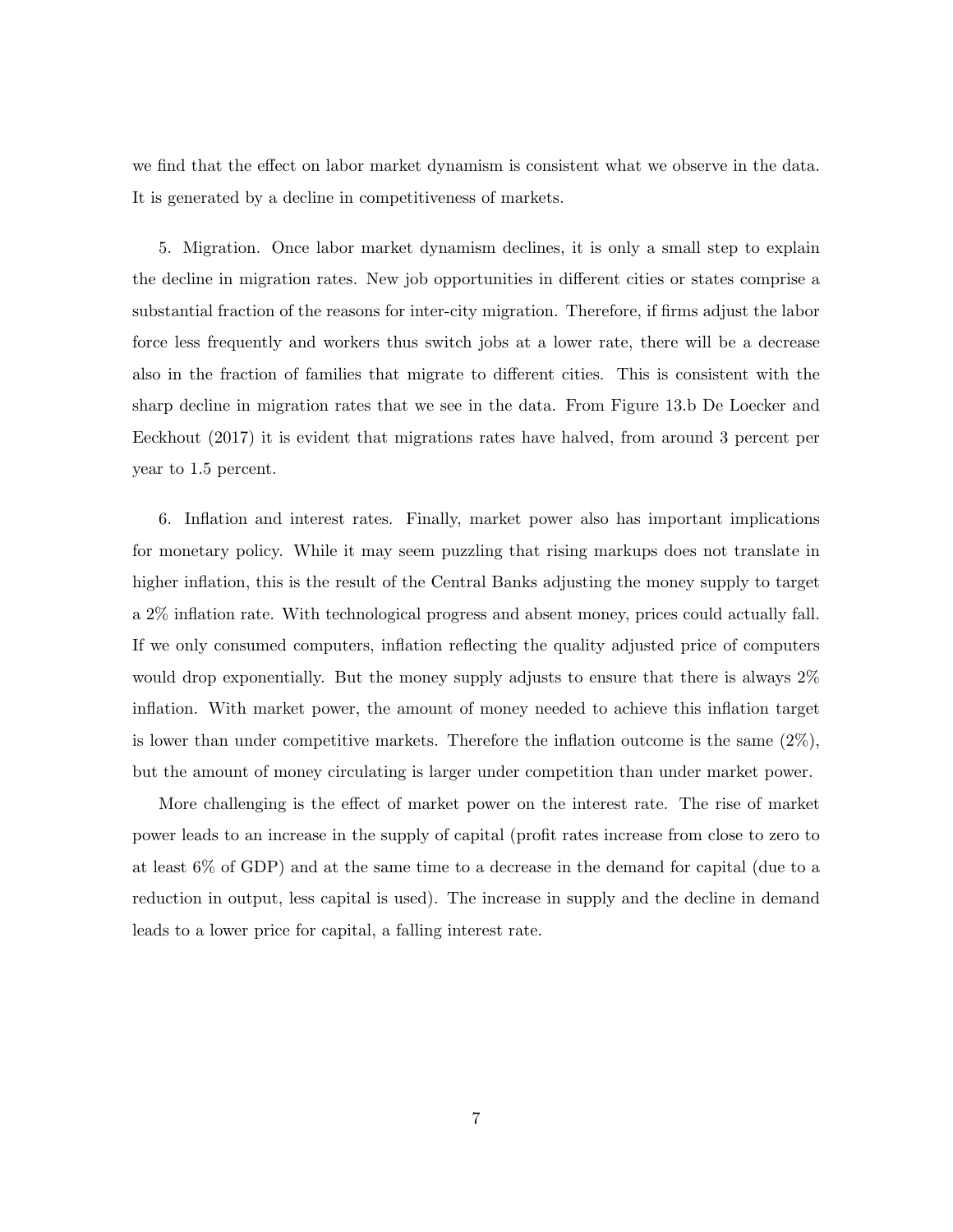## Figures



Figure 1, De Loecker, Eeckhout, and Unger (2018)

Figure 8.a., De Loecker, Eeckhout, and Unger (2018)

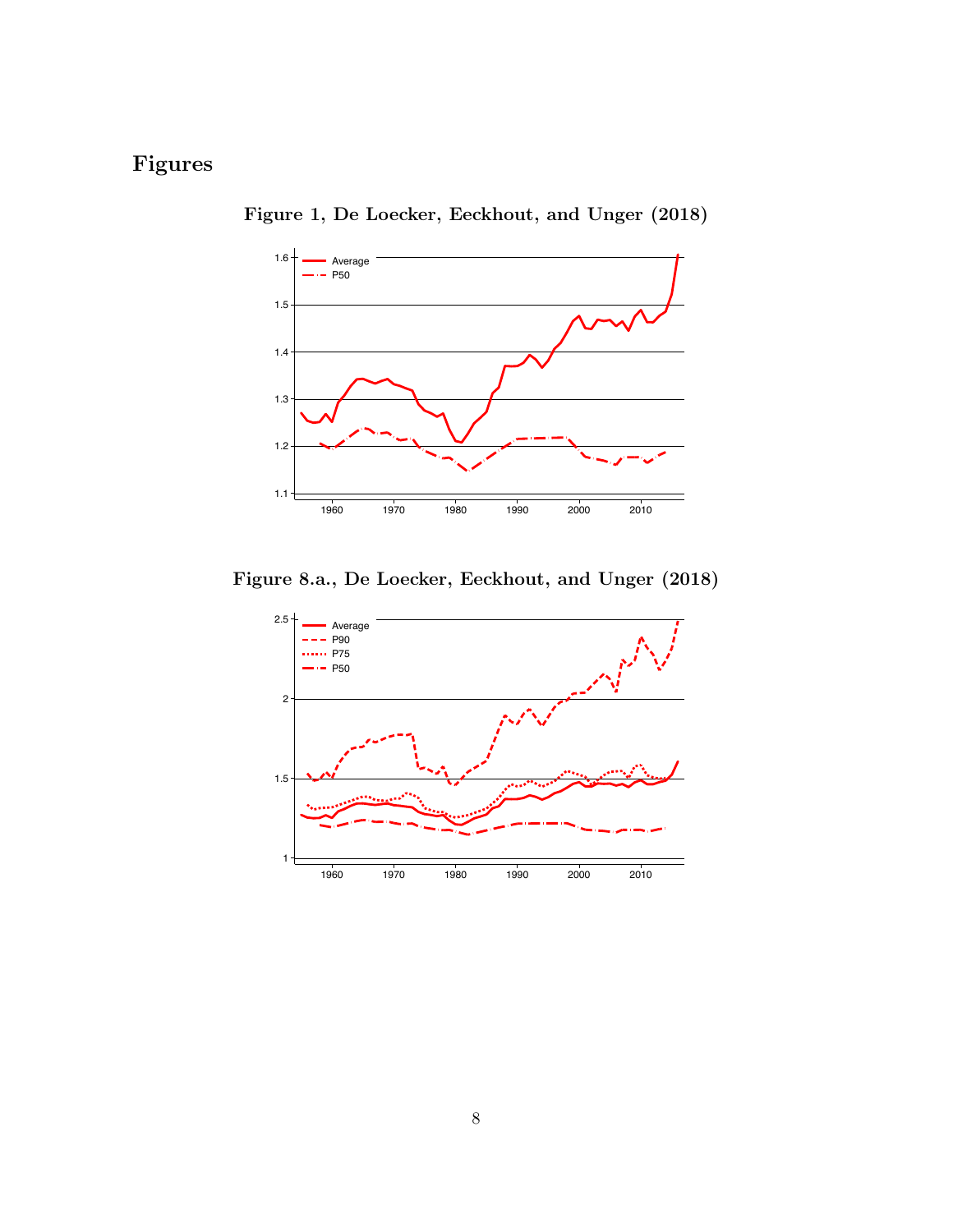|                        | Markup (log) |        |         | Profit Rate (log) |        |
|------------------------|--------------|--------|---------|-------------------|--------|
|                        | (1)          | (2)    | (3)     | (4)               | (5)    |
| SG&A (log)             | 0.56         |        |         | 0.15              |        |
|                        | (0.01)       |        |         | (0.03)            |        |
| $R&D\;Exp.$ (log)      |              | 0.16   |         |                   | 0.10   |
|                        |              | (0.01) |         |                   | (0.01) |
| Advertising Exp. (log) |              | 0.05   |         |                   | 0.03   |
|                        |              | (0.00) |         |                   | (0.01) |
| R&D dummy              |              |        | 0.06    |                   |        |
|                        |              |        | (0.01)  |                   |        |
| Advertising dummy      |              |        | $-0.00$ |                   |        |
|                        |              |        | (0.03)  |                   |        |
| $R^2$                  | 0.61         | 0.07   | 0.43    | 0.04              | 0.05   |
| N                      | 26,743       |        | 247,615 | 26,743            |        |

Table 3 De Loecker, Eeckhout, and Unger (2018)

Figure 14.a., De Loecker, Eeckhout, and Unger (2018)

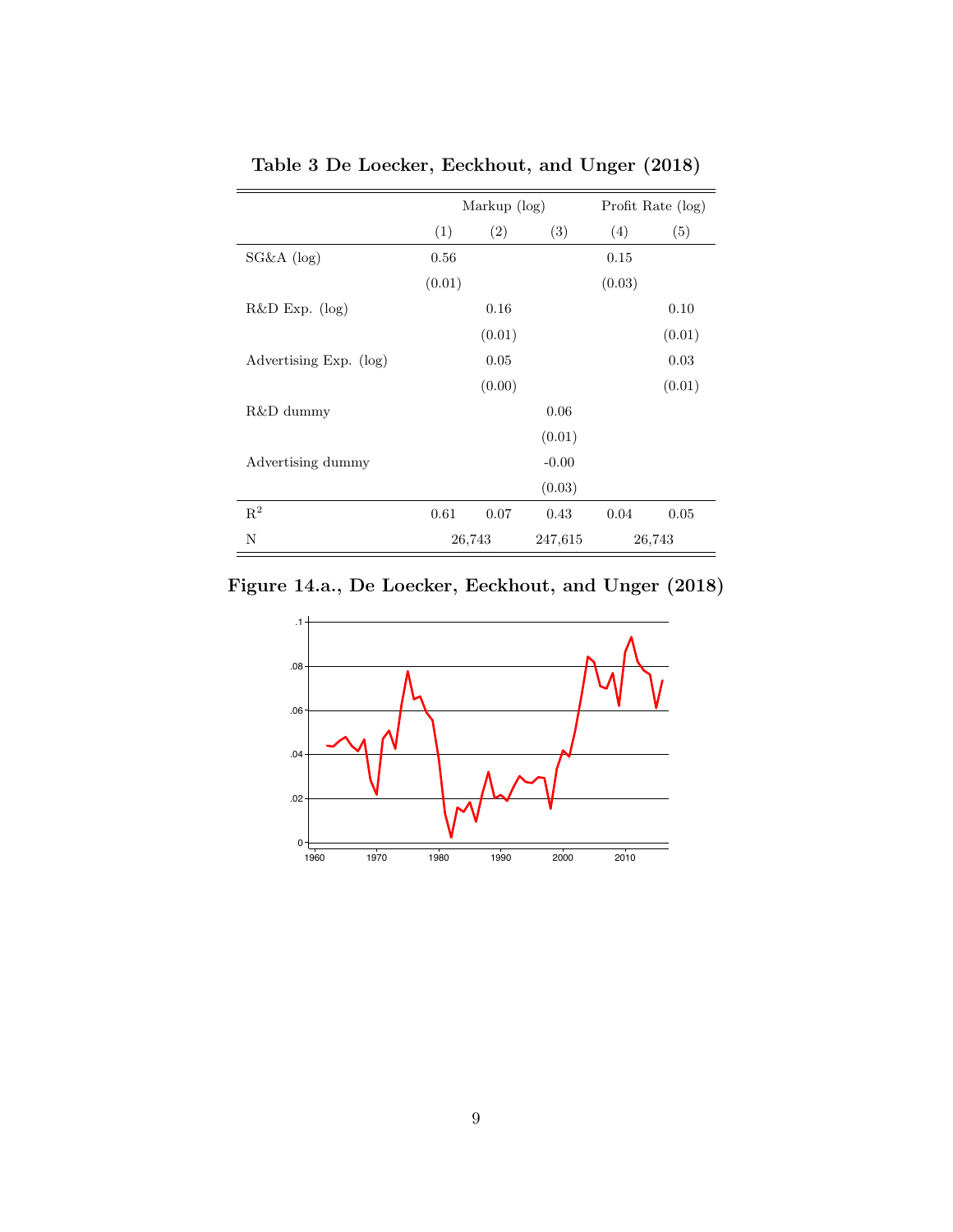

Figure 3, De Loecker and Eeckhout (2018b)

Figure 4, De Loecker and Eeckhout (2018b)

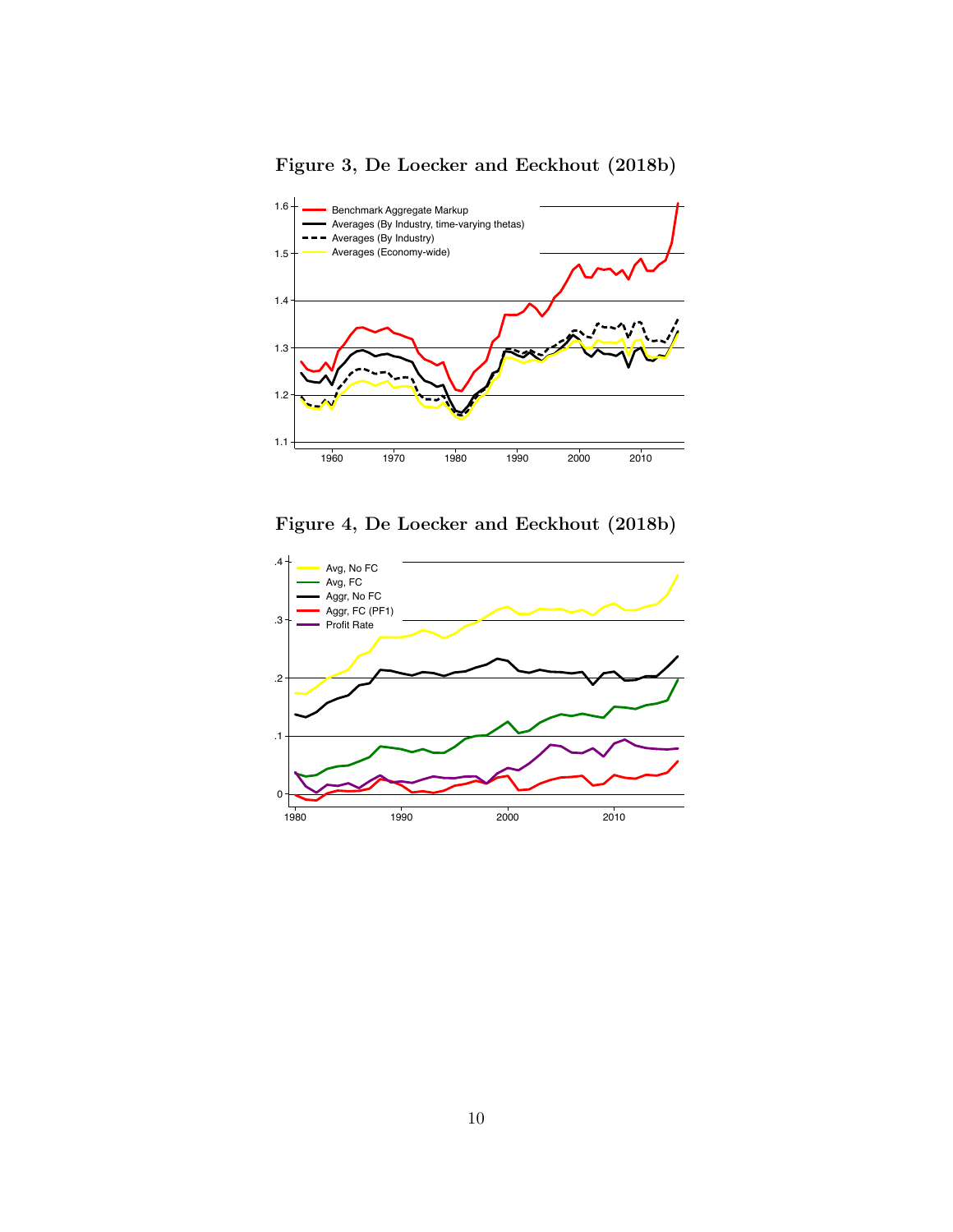

Figure 10, De Loecker, Eeckhout, and Unger (2018)

Figure 1, De Loecker and Eeckhout (2018a)

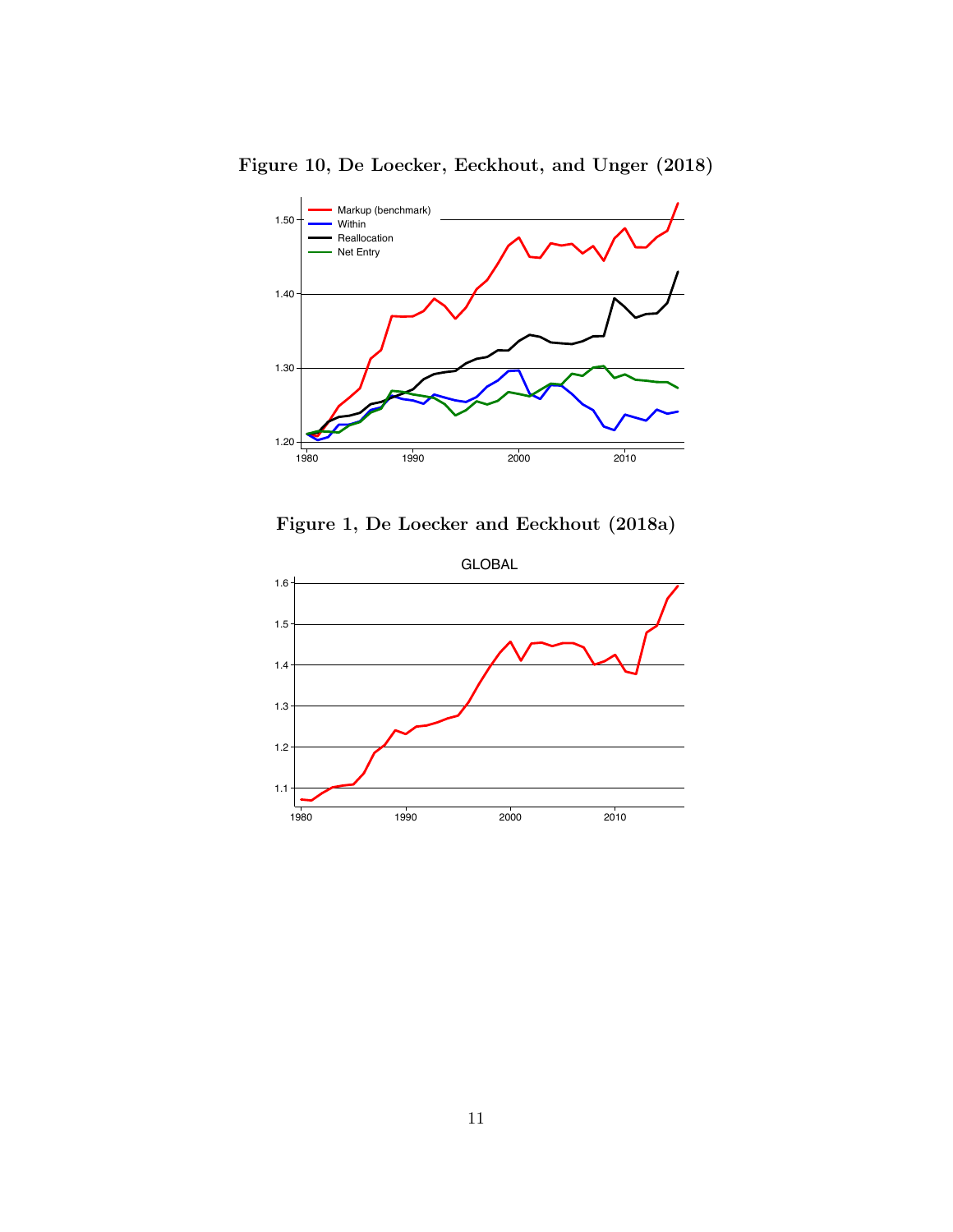

Figure 3, De Loecker and Eeckhout (2018a)





AUSTRALIA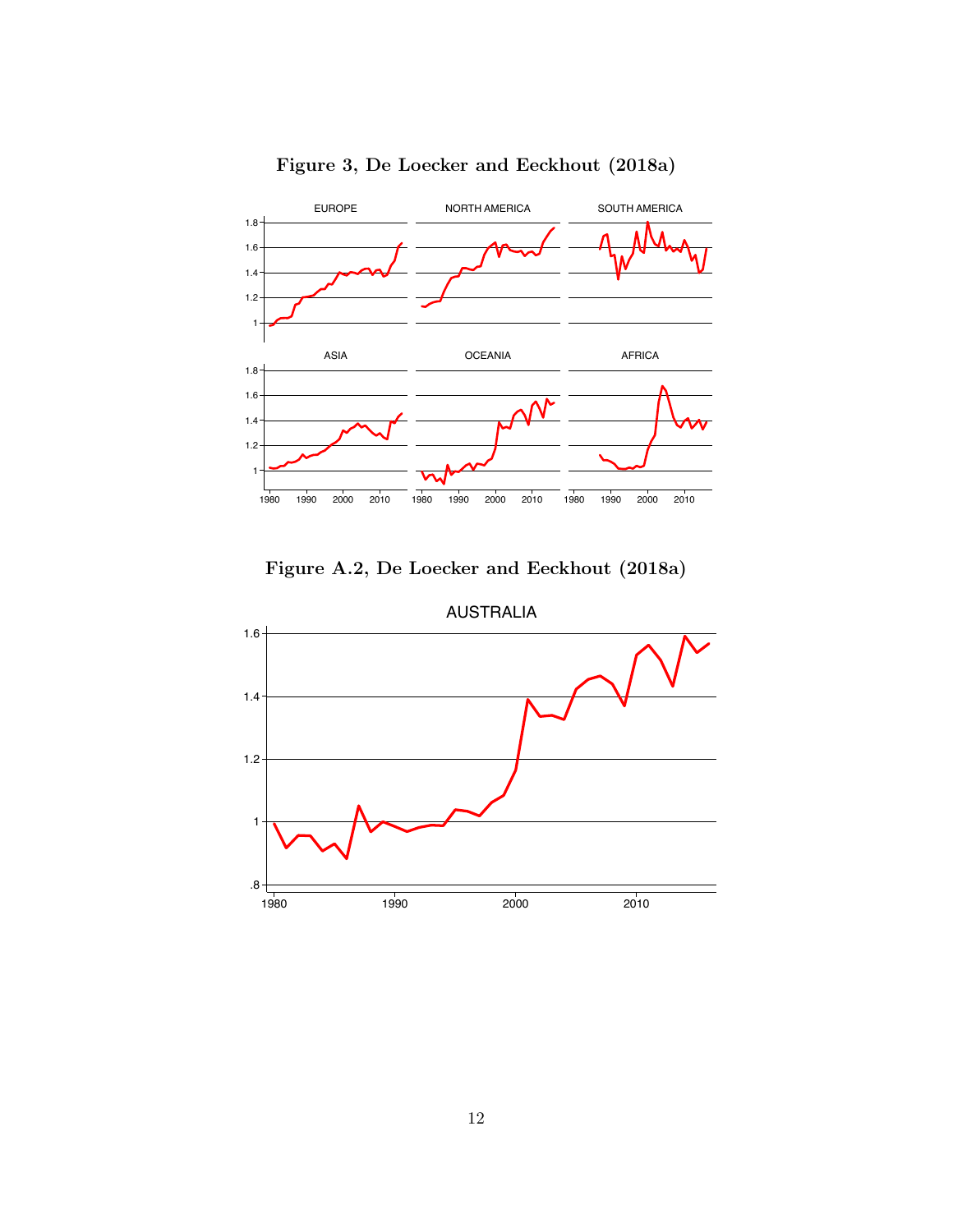Figure 7, De Loecker and Eeckhout (2017)



Table 4, De Loecker, Eeckhout, and Unger (2018)

|                | Labor Share (log) |         |         |         |  |  |  |
|----------------|-------------------|---------|---------|---------|--|--|--|
|                | (1)               | (2)     | (3)     | (4)     |  |  |  |
| Markup (log)   | $-0.24$           | $-0.23$ | $-0.20$ | $-0.24$ |  |  |  |
|                | (0.03)            | (0.03)  | (0.03)  | (0.03)  |  |  |  |
| Year F.E.      |                   | X       | X       | X       |  |  |  |
| Industry F. E. |                   |         | X       |         |  |  |  |
| Firm F.E.      |                   |         |         | X       |  |  |  |
| $\mathrm{R}^2$ | 0.02              | 0.08    | 0.21    | 0.88    |  |  |  |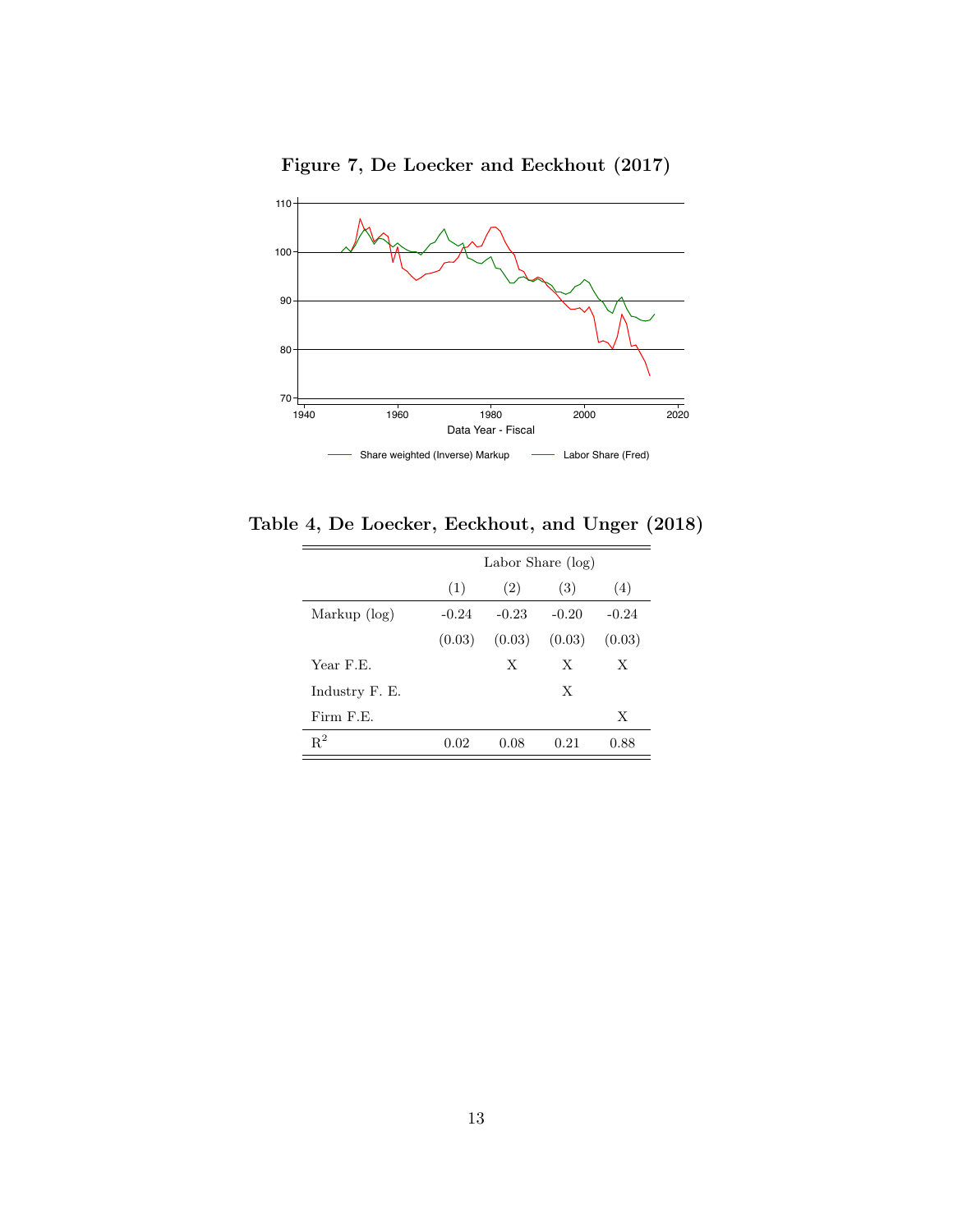



Figure 11, De Loecker and Eeckhout (2017)

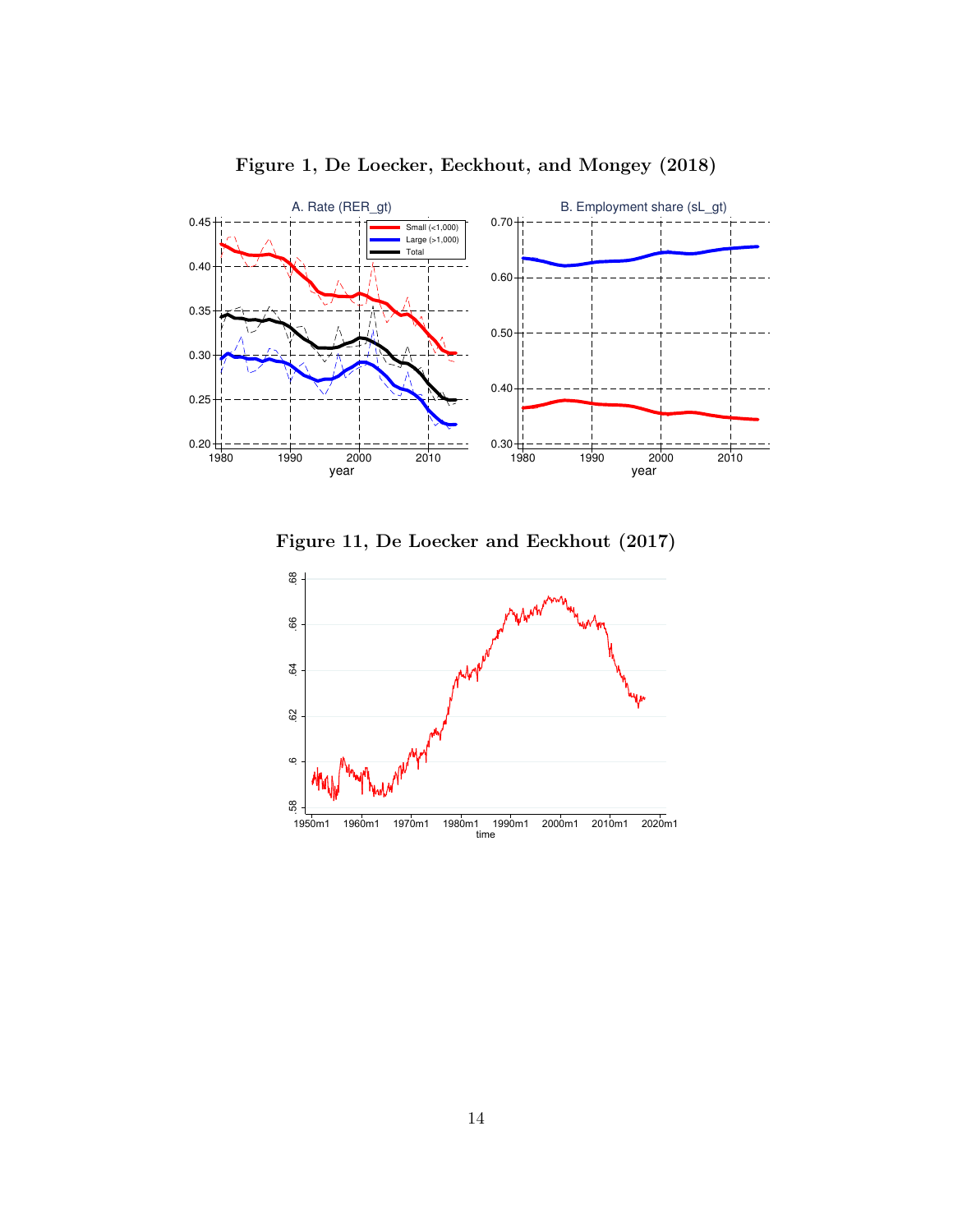Figure 13.b De Loecker and Eeckhout (2017)